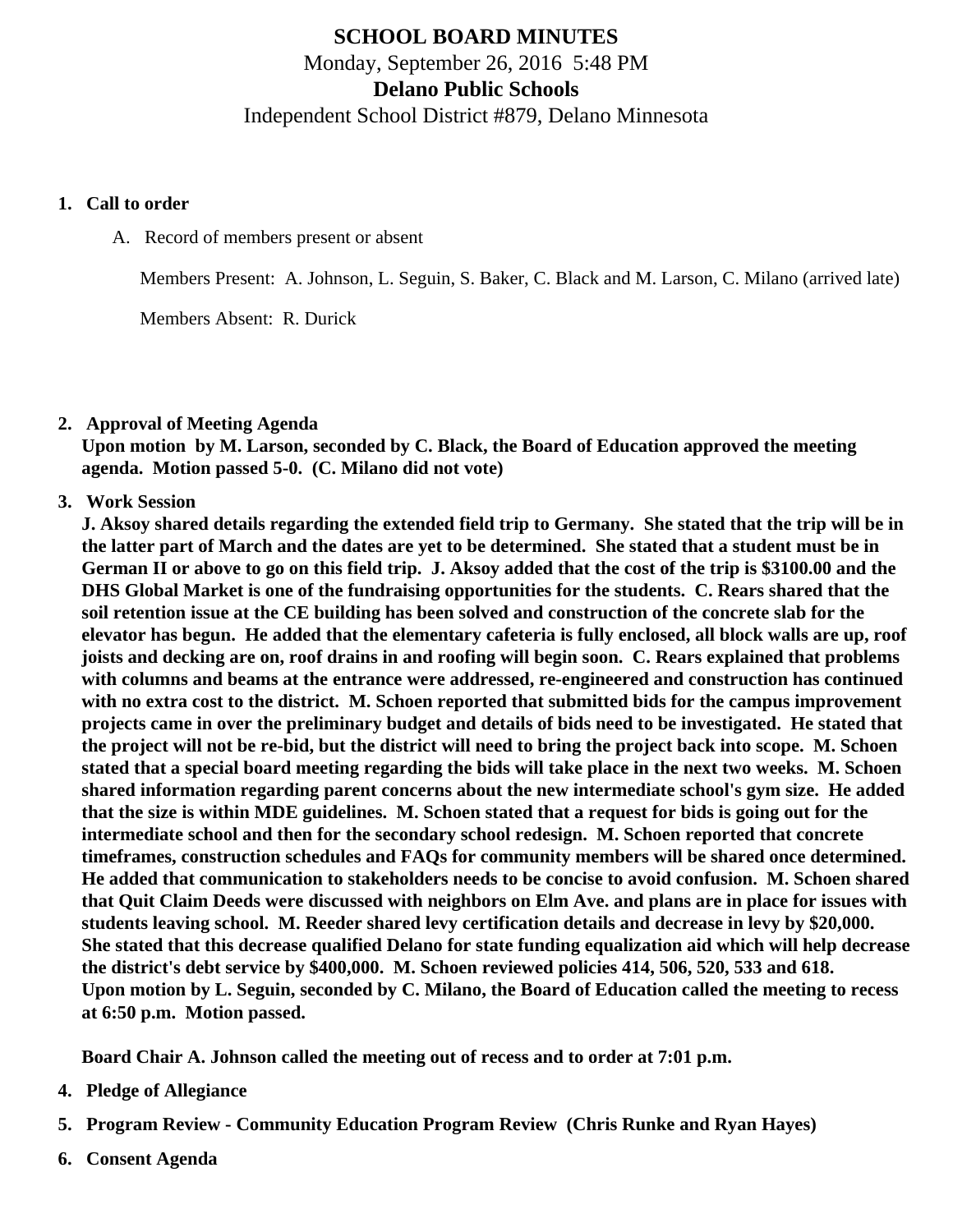Upon motion by C. Milano, seconded by S. Baker, the Board of Education approved the consent agenda. Motion passed.

- A. School Board Minutes
	- 1. [August 22, 201](/docs/district/District_Forms/School_Board_Minutes_8.22.16.pdf)6
- B. Financial Affairs
	- 1. [Current Budget Status with Year-to-Date Adjustm](/docs/district/Business_Office/Budget_Report_Sept_2016.pdf)ents
	- 2. [Investment Transactio](/docs/district/Business_Office/Investment_Sched_Aug_16.pdf)ns
	- 3. [Construction Bond Investment Transacti](/docs/district/Business_Office/Bond_Investment_schedule_Aug_16.pdf)ons
	- 4. [Wire Transfer](/docs/district/Business_Office/Wire_Transfers_Aug_16.pdf)s
	- 5. [Minnesota Liquid Asset Fun](/docs/district/Business_Office/LAF_Aug_16.pdf)d
	- 6. [Cash Repo](/docs/district/Business_Office/Cash_Report_Aug_2016.pdf)rt
	- 7. [Revenue Report by Fu](/docs/district/Business_Office/SCHOOL_BOARD_REPORTS_-_REVENUE_BY_FUND_TOTAL__(Date__6_2017).pdf)nd
	- 8. [Expense Report by Fu](/docs/district/Business_Office/SCHOOL_BOARD_REPORTS_-_EXP_BY_FUND_TOTAL__(Date__6_2017).pdf)nd
	- 9. [Expense Report by Prog](/docs/district/Business_Office/SCHOOL_BOARD_REPORTS_-_EXPENDITURES_BY_PROGRAM__(Date__6_2017).pdf)na
	- 10. [Expense Report by Obje](/docs/district/Business_Office/SCHOOL_BOARD_REPORTS_-_EXPENDITURES_BY_OBJECT__(Date__6_2017).pdf)ct
	- 11. [List of Bills Presented for Payme](/docs/district/Business_Office/DETAIL_OF_MONTHLY_BILLS_PRESENTED_FOR_PAYMENT_(Dates__07_01_16_-_09_21_16).pdf)nt
- 7. [Resolution for Acceptance of Gifts](/docs/district/Business_Office/Resolution_for_Acceptance_of_Gifts_9.26.16.pdf)

Upon motion by M. Larson, seconded by S. Baker, the Board of Education approved the Resolution for Acceptance of Gifts. Motion passed.

- 8. [Personnel Matters:](/docs/district/Business_Office/09.21.16.pdf) Upon motion by L. Seguin, seconded by C. Milano, the Board of Education approved the personnel matters. Motion passed.
- 9. Public Comment: Sheila Schultz, 1080 Hidden Hills Drive, Delano, MN 55328S. Schultz shared her concerns regarding the size of the gym in the new intermediate school. She stated that students cannot move safely in a gym that size which is used for dual physical education classes. S. Schultz added that the gym has been designed too small per teaching national standards. She asked the Board of Education to consider adding a second gym to the new intermediate building or increasing the size of the planned gym. Jan Kittok, 8403 County Line Road, Delano, MN 55328J. Kittok introduced herself to the Board and expressed reasons why she is running for the state senate. She expressed that her experiences in teaching and education will help her role in supporting educational development and funding. J. Kittok stated that she would like to be the voice of education in the Minnesota Sena& teve Rogers, 196 Raymond Avenue, Delano, MN 55328S. Rogers shared his concern regarding the hike in school taxes regarding the bond referendum and the affect it will have on local businesses. He stated that he would like the district to be more transparent in communicating where bond dollars are spent.
- 10. Administrative Reports
	- A. Superintendent

Superintendent Schoen reported on building projects. He stated that the elementary cafeteria is enclosed, the temporary wall is up and safety measures are in place. M. Schoen added that the cement slab for the elevator well is being constructed at the CE building with appropriate drainage.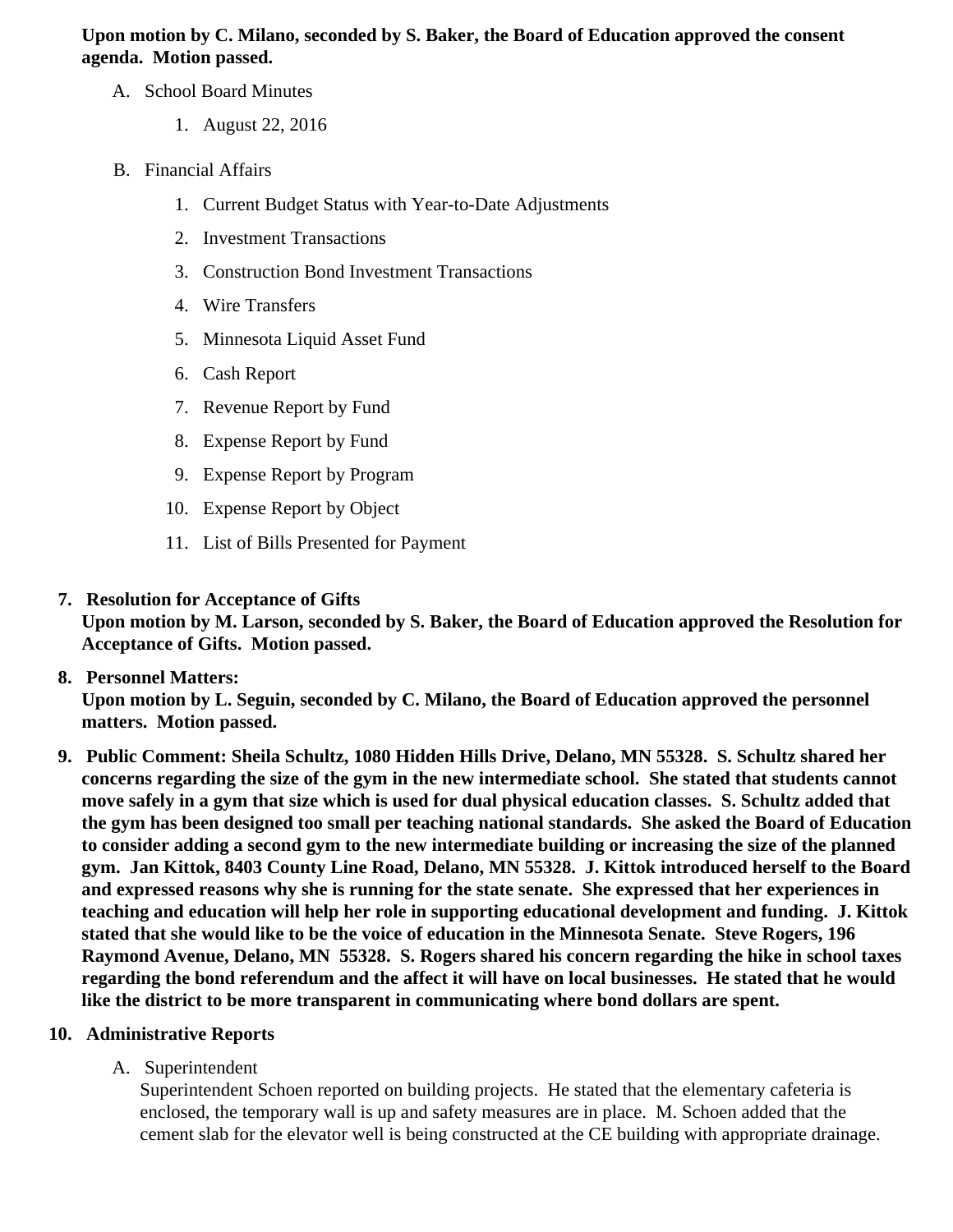He stated that the elevator will make the building ADA accessible. He shared that the utility relocation is complete and power will be shut off on Thursday, October 20, to transition power to the new transformers. M. Schoen stated the Campus Improvement bids have been opened, but data is being studied to make an informed recommendation to the Board. He added that bids for the new intermediate building and secondary re-design will go out in October. He added that Strategic Plan 4th Year plans will be presented to the Board in October and November.

#### B. Principals:

1. Mr. Voight

Mr. Voight reported that 18 students and 3 staff members attended WE Day along with 18,000 youth from area schools. He added that veteran middle school staff members are very pleased with the newly hired staff. Mr. Voight shared that the MS Site Base Team attended a retreat and rewrote site base bylaws and edited and revised the School Improvement Plan which will be shared at the October School Board Meeting. He expressed that Homecoming events went well and he was glad middle school students could participate in some high school activities. Mr. Voight stated that a Master Scheduling Task Force was formed for the new intermediate school and they will begin work soon.

2. Dr. Heil

Dr. Heil reported that the Chinese visitors are here and Mr. Han Shupei, the male teacher from China, was very interested in DHS engineering and Mr. Schaack's physics class and lab. Mr. Shupei plans on using DHS curriculum at his school in China. He shared that DHS National Merit Semifinalists were Jack Weber and Seth Thoelke. Dr. Heil added that there are three NMS Commended Students that will be announced next week. He shared that high school conferences were held tonight along with Honor Roll Awards Night which acknowledges those who have earned academic letters. Dr. Heil reported that there were over 150 students that earned this honor is grades 10-12. He added that the PSAT test will be administered on Wednesday, October 19. The PSAT is the qualifying test for National Merit Scholarship opportunities.

3. Mr. Schuler

Mr. Schuler reported DES received 370 responses to the Orientation Day Survey and the majority of the responses were positive regarding the new format that replaced the fall open house. He added that he also administered a staff survey and the responses proved to be mostly positive. D. Schuler added that the DES Site Team will meet next Wednesday and review comments from the surveys. He also reported that paraprofessionals received a training day this year and 70% felt it was very valuable. C. Milano asked if the orientation times were conducive for parents. D. Schuler shared that this is an item they will discuss during their site base meeting and they may consider changing times. He added that teachers were happy to gain a better understanding of each student before school started. D. Schuler expressed that Homecoming activities were fun for the students and first and third grades were awarded for their school spirit that week. He added that the elementary students appreciated the high school students involvement at DES during Homecoming week.

C. Business Manager

Ms. Reeder reported that the audit began today and audit results will be presented at the November Board meeting. She added that updated budget numbers will also be shared.

D. Community Education Director

Ms. Johnson reported construction is underway at the CE building and her administrative assistant, Sarah Kennedy, should be back in her office within two weeks. She added that there will be occasional front entrance and playground closures during construction. D. Johnson shared that the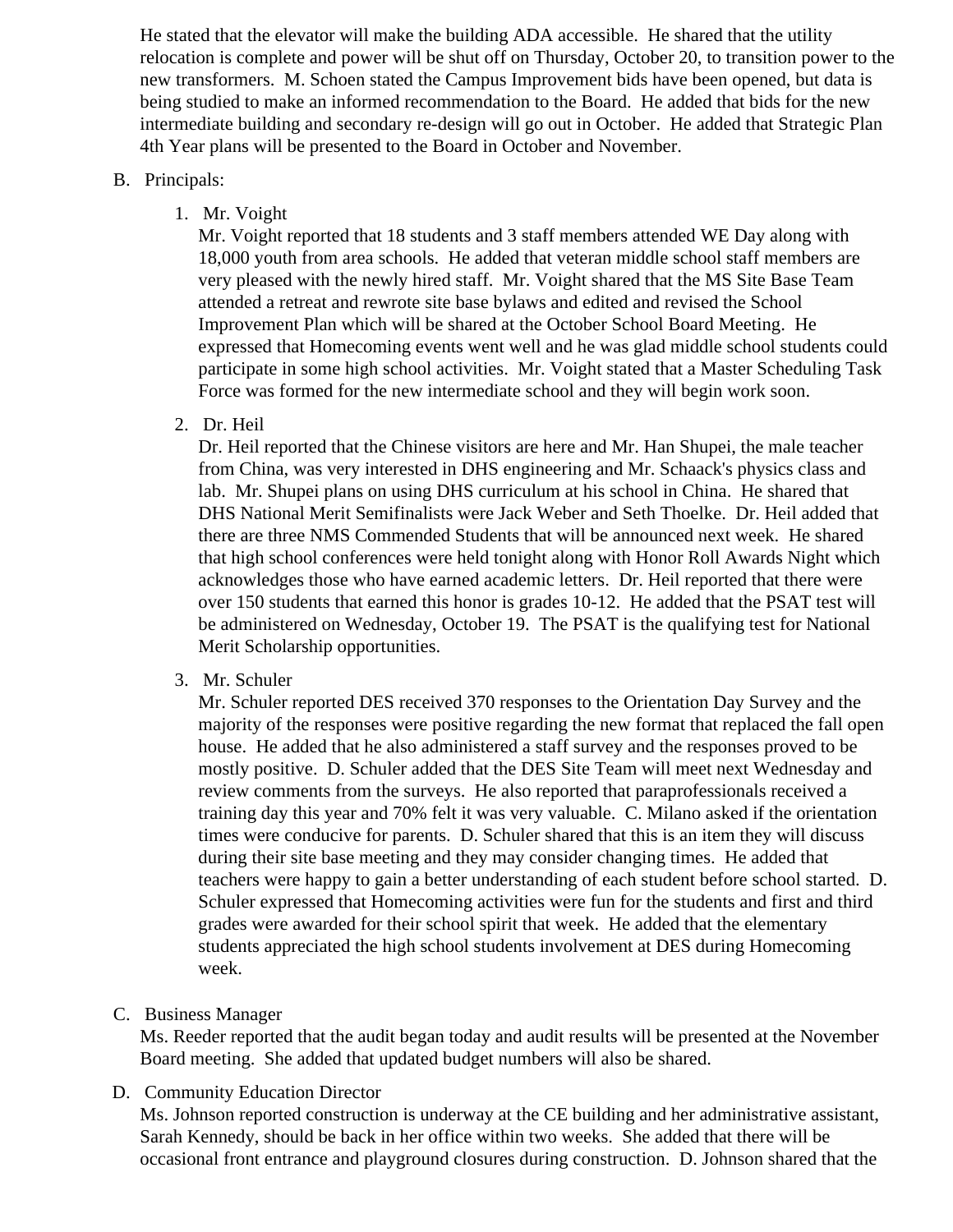ECFE Open House was last Thursday, September 22, preschool classes and Reading Corps benchmarking has begun. She stated that Early Childhood Screening days are coming up, TKC is full, and there is a waitlist, but pre-k classes have openings. D. Johnson expressed that 15 familie attended the DI Open House on September 13. She added that there are 118 students registered gymnastics and practices have been moved to afternoons until the high school gymnastics season starts. D. Johnson stated that the special olympics bowling program has started at Delano Lanes, swim lessons enrollment is at 88 students with a Saturday lesson offering. There are four Opening Doors activities for individuals with disabilities available this fall, but work is underway to try and increase the offerings for this program.

### 11. Student Board Representatives Report

A. Dani Stevens and Alex Moe reported

D. Stevens reported that DES has 910 students enrolled and the outdoor movie night had a great turnout. She added that the students are working hard on elements of the Tiger Way and construc in full force at DES. D. Stevens shared that the DHS fall play addum Girls the Chinese visitors are here, the Robotics Team is looking for new members, Girl's Tennis won their 13th conference title, Homecoming Week went well and the Homecoming dance was well attended. She stated that this month's student question is, "What goals have you set for yourself for the 2016-17 school year Elementary students responded with getting better at math and reading and challenging themselves with teachers help. High school students response was pass classes, succeed at sports, do well on ACT and prepare for the future. A. Moe reported that students and staff from DMS attended WE Day, students enjoyed Homecoming dress up days and pepfest and fall sports are going well. He added information about the middle school plast and the Beast at the cookie dough fundraiser. A. Moe stated that the middle school students response to this month's question includ working to achieve better grades, prepare for high school and develop strong leadership throughout the middle school student body.

#### 12. Board Reports

- A. MAWSECO Board Minutes 8.23.16)
- **B.** Wright Technical Cent[er Minutes](/docs/district/2016_17/Min_August_2.pdf)

## C. Schools for Equity in Education (SEE)

M. Schoen reported that he attended the meeting on September 16 and the guest speaker was Dr. David Heistad, a leader in educational assessments, K-12 benchmarks and accountability. He add that Dr. Heistad discussed his current work which includes the development and implementation of valid education indicators and district success measures in pathways to graduation and career and college readiness. M. Schoen stated that Dr. Bill Morris also presented information on public opinion and political trends. He shared results gathered from current surveys conducted regarding perceptions on K-12 education in the current political landscape.

#### 13. Old Business

A. Second read of policies due to substantive and/or legal reference changestlicy 509-Enrollment of Nonresident Students, Policy 532-Use of Peace Officers and Crisis Teams to Remove Students with IEPs from School Grounds, Policy 721-Uniform Grant Guidance Policy Regarding Federal Revenue Sources, Policy 805-Waste Reduction and Recycling. Upon motion by C. Milano, seconded by L. Seguin, the second read of policies 509, 532, 721 and 805 due to substantive and/or legal reference changes were approved. Motion passed.